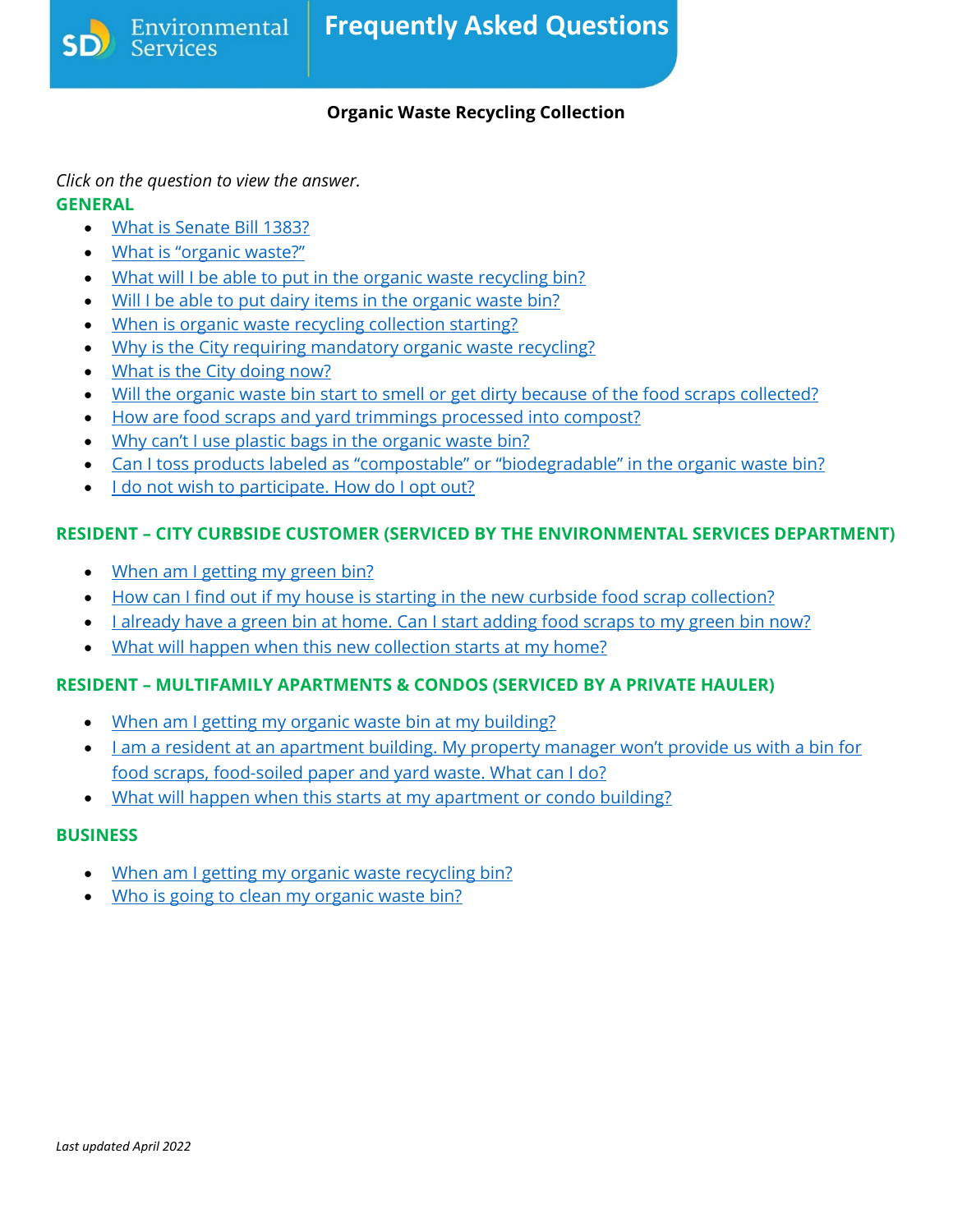#### **GENERAL**

#### <span id="page-1-0"></span>**1. What is Senate Bill 1383?**

California Senate Bill 1383 (SB 1383) requires all residents and businesses to reduce organic waste (food scraps, yard waste, etc.) sent to the landfill. When organic waste decomposes it releases methane, a harmful gas that traps the sun's heat and contributes to climate change. Recycling organic waste will result in compost for plant growth and help reduce the impacts of climate change.

Business sectors that generate large amounts of surplus edible food will be required to have an edible food recovery program. The City sent a notification mailer to businesses that were identified as [Tier One Commercial Edible Food Generators](https://www.sandiego.gov/sites/default/files/tier_one_food_recovery.pdf) under SB 1383 criteria and need to have an edible food recovery program.

#### <span id="page-1-1"></span>**2. What is "organic waste?"**

A helpful reminder is if it grows it goes in the green organic waste recycling bin! If the waste item grew out of the ground or off a tree then it is capable of decaying and should be added to your organic waste recycling bin. Acceptable items include fruit and vegetable peels; coffee grounds and filters; plate scrapings including rice, beans, cooked food; food-soiled paper napkins, plant clippings, other yard trimmings and untreated wood waste.

#### <span id="page-1-2"></span>**3. What will I be able to put in the organic waste recycling bin?**

Residents and businesses will be able to place food scraps, food-soiled paper and yard trimmings in their organic waste recycling bin following notification by the City.

**Residents with collection service by the City's Environmental Services Department that currently have a curbside automated green bin for yard waste** may add food scraps and foodsoiled paper to it when notified by the City.

**Residents with collection service by the City's Environmental Services Department but do not have a curbside automated green bin** will receive a new green bin by delivery.

## <span id="page-1-3"></span>**4. Will I be able to put dairy items in the organic waste bin?**

Yes, dairy products may go in the green bin.

To keep your green bin clean try:

- Wrapping your food scraps in paper napkins, paper towels, newspaper or a paper bag.
- Placing food in the freezer or refrigerator and taking it to the organic waste bin before scheduled pick up. Frozen food scraps slow down the decomposition process and can help prevent odors and pests.
- Keeping your green bin lids closed and out of direct sunlight, if possible.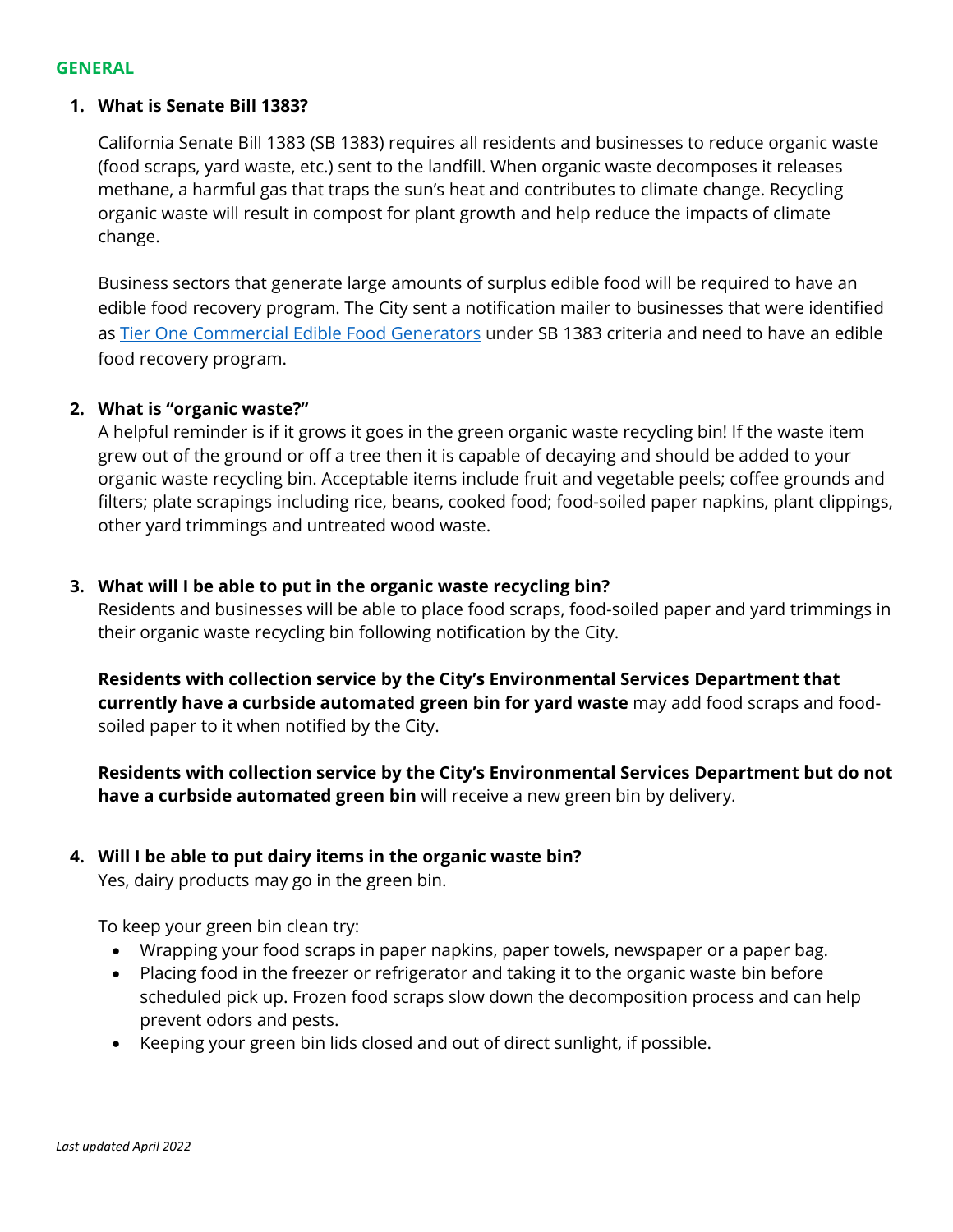## <span id="page-2-0"></span>**5. When is organic waste recycling collection starting?**

The new recycling rules are a big change from the way we normally do things. The City is working on an implementation plan and the program will begin when essential equipment, staff and policies are in place. Check the City's [website](https://www.sandiego.gov/environmental-services/recycling/sb1383) for the latest information.

Yard waste recycling collection is available for some City serviced single-family homes.

<span id="page-2-1"></span>Food scraps and yard waste recycling is available for businesses and multifamily properties. Please email [sdrecyclingworks@sandiego.gov](mailto:sdrecyclingworks@sandiego.gov) for more information or to request technical assistance on how to get started.

## **6. Why is the City requiring mandatory organic waste recycling?**

The City is complying with a state mandate that includes financial penalties for non-compliance following an extensive educational outreach phase. Organic waste recycling keeps food and yard waste out of the landfill which helps reduce the amount of methane released into the atmosphere. Reducing what we throw in the trash helps San Diego get closer to the [City's Climate Action](https://www.sandiego.gov/sustainability/climate-action-plan) and Zero Waste Plan goals of zero waste by year 2040. Zero waste means diverting as much material and resources from the landfill through reducing, reusing, recycling and composting.

As a result of so much organic material being processed into compost, our soils will benefit greatly! The contents in the organic waste bins are processed at a facility where it is turned into a nutrientrich soil additive for farmers and gardeners to grow food and plants.

## <span id="page-2-2"></span>**7. What is the City doing now?**

The City of San Diego is in the process of developing collection operations, adopting purchasing policies, amending the City's **Municipal Recycling Code**, enacting building requirements, preparing enforcement responsibilities and preparing public education efforts.

<span id="page-2-3"></span>Businesses and multifamily properties may request assistance now with on-site food scraps recycling collection. Contact the Environmental Services Department at [sdrecyclingworks@sandiego.gov](mailto:sdrecyclingworks@sandiego.gov) or 858-694-7000 for assistance.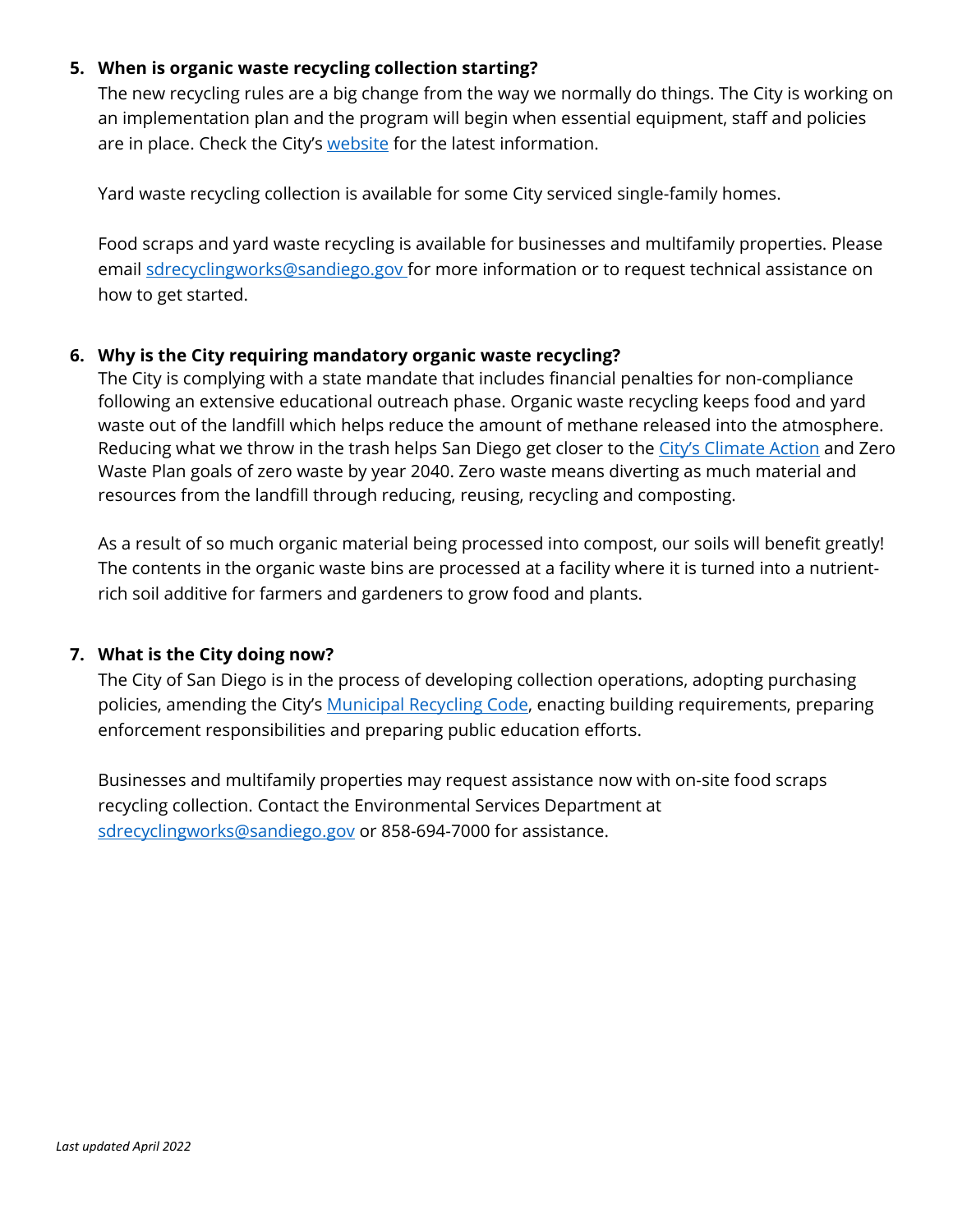- **8. Will the organic waste bin start to smell or get dirty because of the food scraps collected?** To minimize odors, you can slow down the decomposition process and keep your bin clean with the following tips:
	- Collect your food scraps in a small container and place it in your freezer before emptying it into your outdoor green bin.
	- Drain as much liquid as possible from wet food scraps before adding to the green bin.
	- Wrap food scraps in a paper towel or paper napkins, old newspaper, or paper bag before tossing in the green bin.
	- Layer yard trimmings then food scraps inside the bin with a layer of yard trimmings at the top to act as a cover.
	- Sprinkle baking soda in your green bin.
	- Keep your green bin in a shaded area with the lid closed at all times.
	- Rinse your green bin with mild soap and water when necessary. Make sure to pour dirty water onto your lawn and not in the storm drain.

## <span id="page-3-0"></span>**9. How are food scraps and yard waste processed into compost?**

At the Miramar Greenery, yard waste and food scraps are processed into compost in a Covered Aerated Static Pile system. The organic waste material is ground up and placed in 100-foot-long piles on top of perforated pipes. The pipes attach to a fan that blows air into the piles. A special fabric cover is placed on each pile and causes condensation that provides moisture. The air and moisture allow for microorganisms to convert the material into compost. During this process, the piles reach temperatures as high as 160℉ that eliminate harmful microorganisms known as pathogens but maintains beneficial soil nutrients.

## <span id="page-3-1"></span>**10. Why can't I use plastic bags in the organic waste bin?**

Plastic bags are not accepted in green bins because plastic does not decompose and is considered to be trash that does not belong in the finished compost product. At the Miramar Greenery facility, compostable and biodegradable bags also do not consistently break down, are difficult to sift out, and result in contamination that decreases the quality of compost. The finished compost should be free of contamination and of a good quality for use on soils.

We discourage the use of plastic liners to avoid additional waste. If you use plastic liners, please make sure to empty the contents into the green bin and throw the plastic liner in the trash bin.

## <span id="page-3-2"></span>**11. Can I toss products labeled as "compostable" or "biodegradable" in the organic waste bin?**

No, products labeled "compostable" or "biodegradable" including items such as bags, takeout containers, coffee pods, food packaging, cups, plates and service ware are not accepted in the green bin. This also includes items displaying a green or brown symbol, bioplastics which are plastics made from organic material rather than fossil fuels (Polylactic PLA and #7 labeled plastics with a chasing arrow are examples of bioplastics) are not accepted in the green bin. As a reminder, please do not recycle PLA or other types of compostable or biodegradable plastics in your recycling bin. All compostable or biodegradable products should be placed in the trash bin.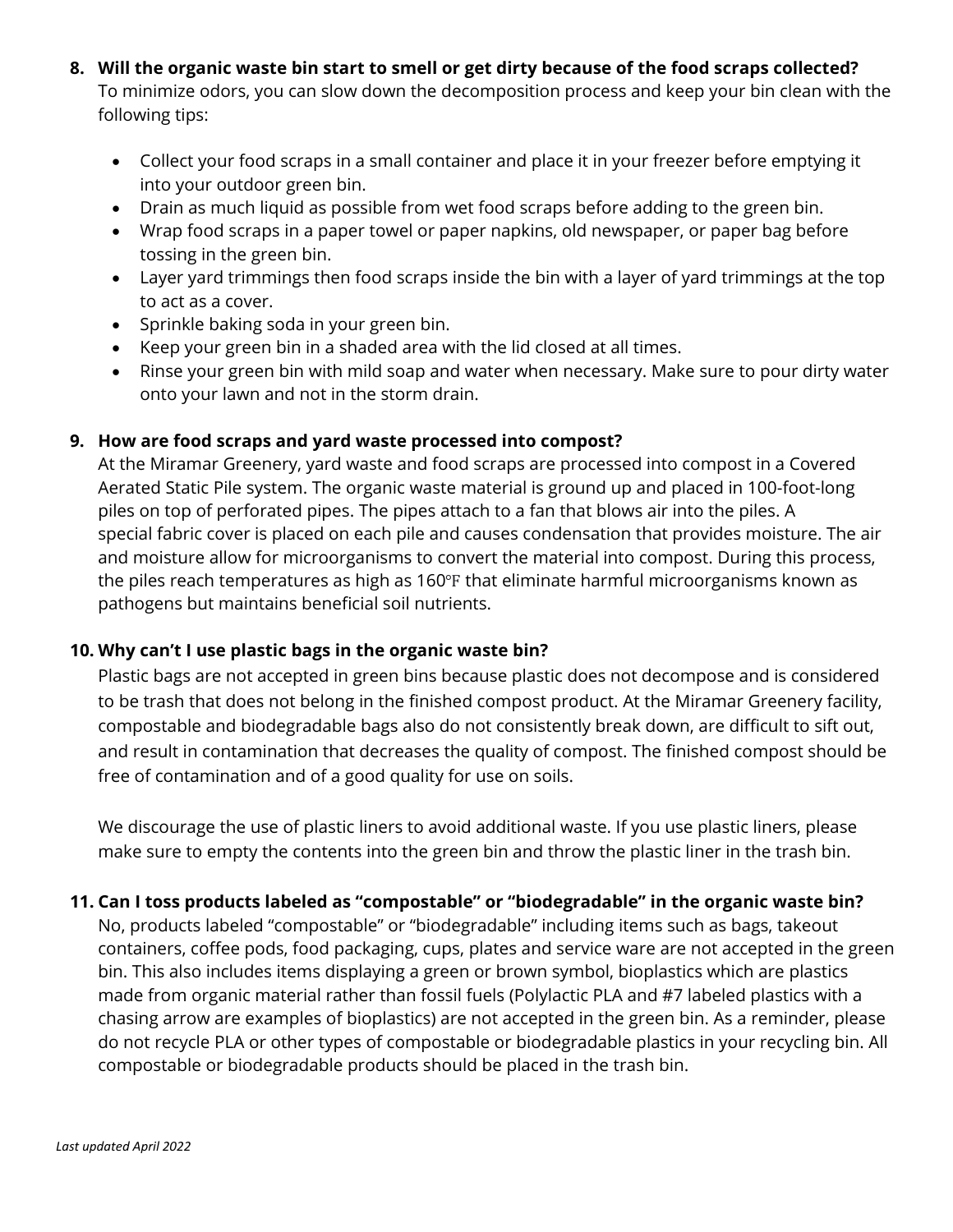San Diego's Miramar Greenery composting facility cannot break down these types of compostable products. If these items are placed in the green composting bin they will cause contamination and diminish the quality of the finished compost.

## <span id="page-4-0"></span>**12. I do not wish to participate. How do I opt out?**

California state law mandates that all residents and businesses reduce organic waste (food scraps and yard trimmings) sent to landfills. It is one of the easiest things we can do to curb climate change.

## **RESIDENT – CITY CURBSIDE CUSTOMER (SERVICED BY THE ENVIRONMENTAL SERVICES DEPARTMENT)**

## <span id="page-4-1"></span>**1. When am I getting my green bin at my building?**

The City is currently working on an implementation plan. The program will begin when essential equipment, staff and policies are in place. Households will be notified in advance of the delivery and will also receive a new weekly pick up schedule.

## <span id="page-4-2"></span>**2. How can I find out if my house is starting in the new food and yard waste collection?**

Information about the new food and yard waste collection will be provided to City of San Diego households in advance of the program start date. Information will be mailed, and a notification door hanger and compost kitchen pail will be placed at applicable household doors. Do not begin organic recycling until you have been notified by the City.

# <span id="page-4-3"></span>**3. I already have a green bin at home. Can I start adding food scraps to my green bin now?**

No. If you have a green curbside bin at home now, please continue to only place yard waste inside. This includes grass, leaves, branches and other plant trimmings. The City will notify your home with a mailer when you will be able to start adding food scraps and food-soiled paper with your yard trimmings.

## <span id="page-4-4"></span>**4. What will happen when this new collection starts at my home?**

Residents will be asked to place food scraps and food-soiled paper along with their yard waste in their green bin and not in the trash. Your green bin will be picked up weekly. The City will also be providing residents a new, free kitchen pail to make it easier for you to collect fruit and vegetable peels, plate scrapings, spoiled food and food-soiled paper from your food preparation area.

# **RESIDENT – MULTIFAMILY APARTMENTS & CONDOS (SERVICED BY A PRIVATE HAULER)**

## <span id="page-4-5"></span>**1. When am I getting my organic waste bin?**

Apartment and condo property owners that receive trash and recycling collection service from a private waste hauler will be required to order and pay for new organic waste recycling collection service from a private waste hauler. This will include providing a separate organic waste bin for residents in the building to dispose of all food-scraps, food-soiled paper and yard waste in addition to the trash and recycling containers. The organic waste bin must be picked up weekly from the property.